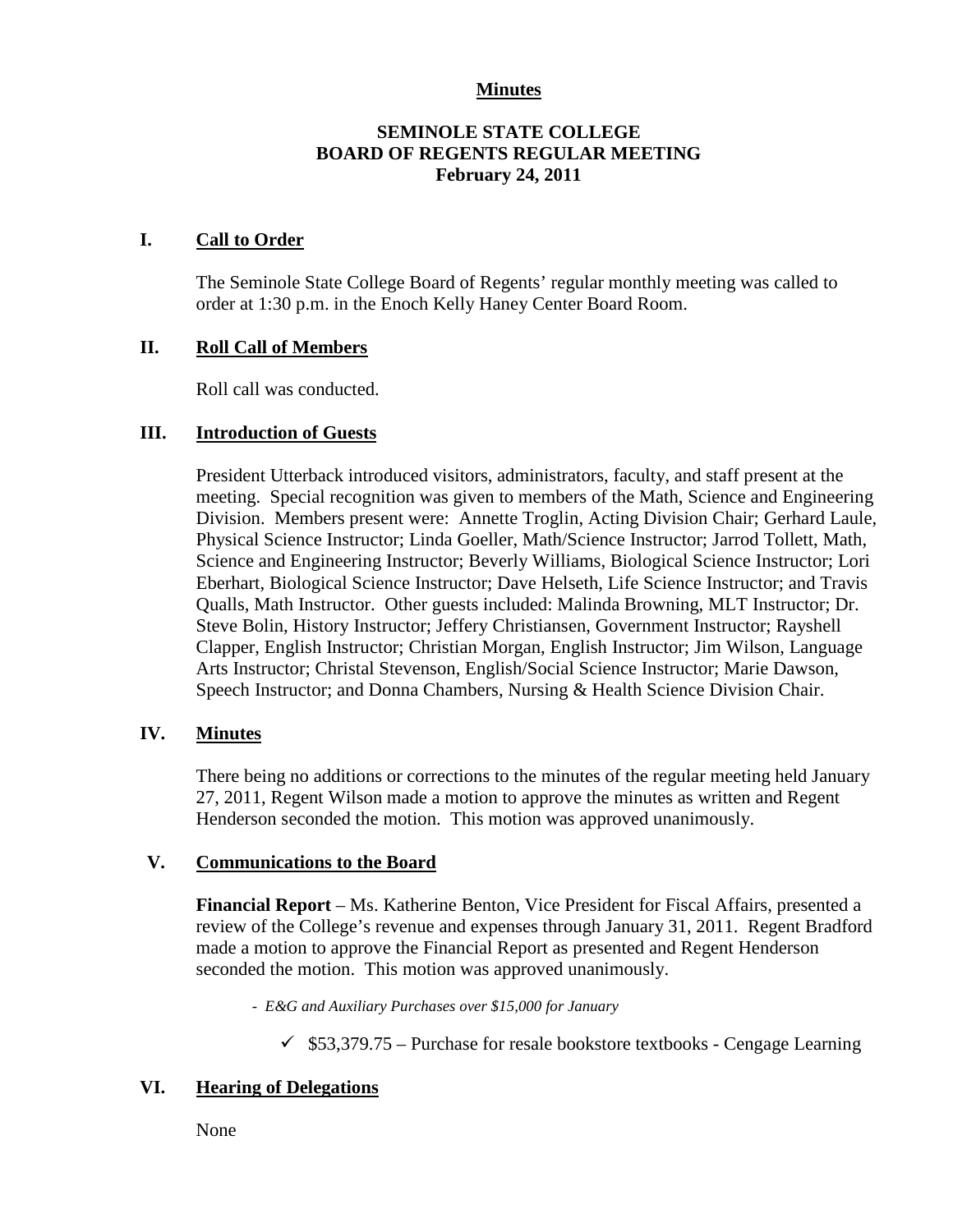**Minutes** SSC Board of Regents Regular Meeting February 24, 2011 Page 2

### **VII. President's Report**

President Utterback discussed items under the President's Report and the Business portion of the agenda by utilizing a PowerPoint presentation. (See enclosed copy of the PowerPoint presentation)

*Personnel Update* – President Utterback told the Board members about one personnel update since the January meeting. Cheryl Woods, Veterans Upward Bound Adviser, has announced her plans to retire in April.

*Campus Activities* – President Utterback told the Board members about several campus activities. These were:

- $\overline{+}$  Trojan Baseball Kick-Off Banquet January 29<sup>th</sup>
- **↓** Snow Days at Seminole State College
- Students Assisting at Jasmine Moran Children's Museum Fundraiser
- $\overline{\phantom{a} \phantom{a}}$  Higher Education Day at the Capitol February 22<sup>nd</sup>

### **VIII. Business**

**Recommendation to Enter into Executive Session** – President Utterback gave the Regents the option of entering into executive session to discuss personnel matters. The Regents decided not to enter into executive session.

**Consideration of Approval to Grant Tenure to Dr. Steve Bolin** – President Utterback presented the Board with a copy of the tenure application for Dr. Steve Bolin and a letter of recommendation from Dr. Paul Gasparro, Vice President for Academic Affairs. President Utterback recommended approval of his tenure. Regent Donaho made a motion to approve tenure for Dr. Steve Bolin and Regent Miller seconded this motion. This motion was approved unanimously.

**Consideration of Approval to Grant Tenure to Ms. Annette Troglin** – President Utterback presented the Board with a copy of the tenure application for Ms. Annette Troglin and a letter of recommendation from Dr. Paul Gasparro, Vice President for Academic Affairs. President Utterback recommended approval of her tenure. Regent Bradford made a motion to approve tenure for Ms. Annette Troglin and Regent Wilson seconded this motion. This motion was approved unanimously.

**Consideration of Approval to Grant Tenure to Mr. Dave Helseth** – President Utterback presented the Board with a copy of the tenure application for Mr. Dave Helseth and a letter of recommendation from Dr. Paul Gasparro, Vice President for Academic Affairs. President Utterback recommended approval of his tenure. Regent Donaho made a motion to approve tenure for Mr. Dave Helseth and Regent Miller seconded this motion. This motion was approved unanimously.

**Consideration of Approval to Grant Tenure to Ms. Rayshell Clapper** – President Utterback presented the Board with a copy of the tenure application for Ms. Rayshell